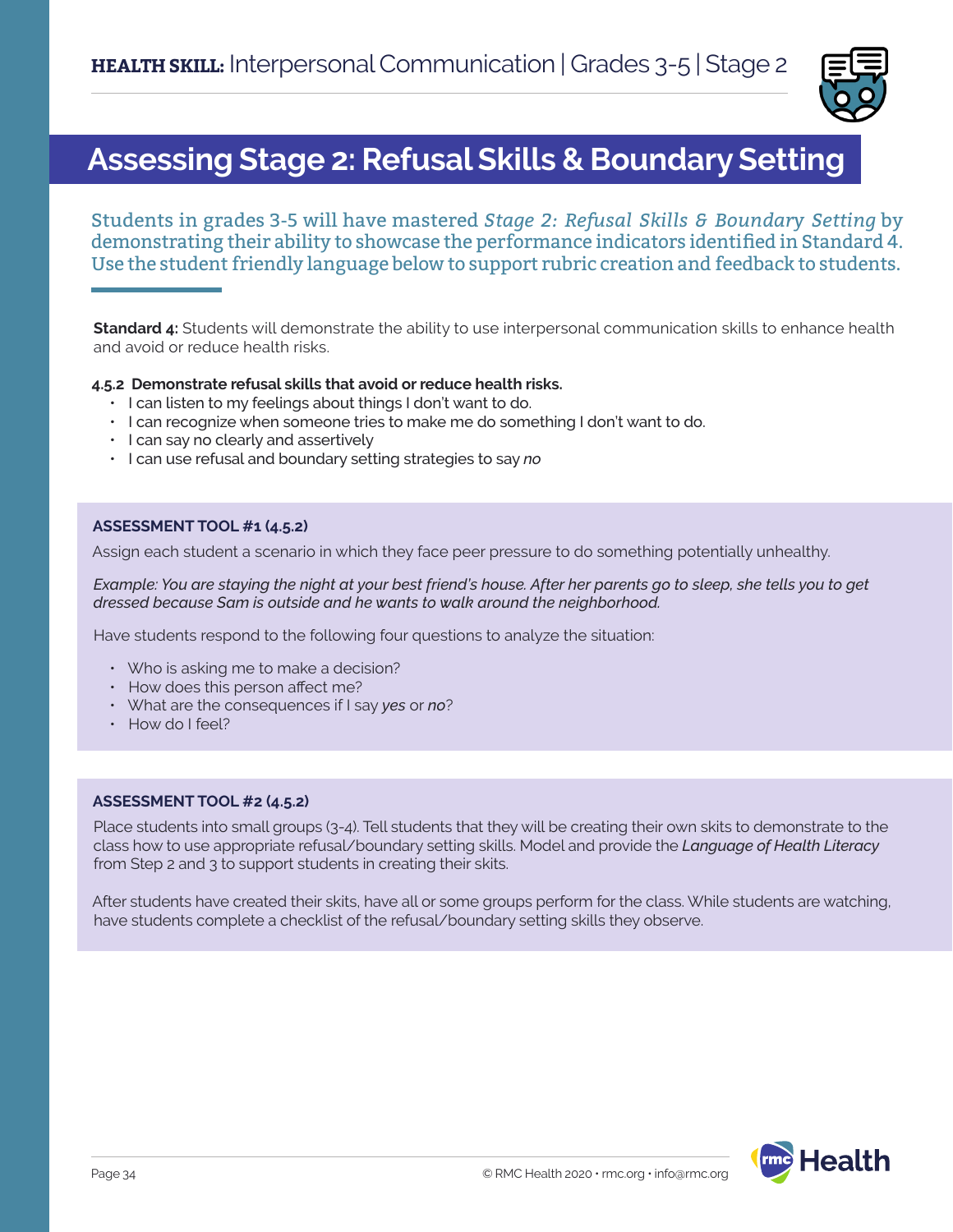

# **Content Area Connections**

Build content understanding through connections with other courses. Share suggestions with teachers to develop plans for content overlap and student language connections.

The use of effective refusal and boundary setting skills helps to create a safe and welcoming classroom. When planning for partner or group work, use the *Stage 2: Refusal Skills & Boundary Setting* to reinforce healthy ways of communicating. Explicitly teaching students how to say *no* when appropriate and voice their boundaries empowers students to advocate for themselves and ensures that students are set up for success and using common language.

Utilize content structures and topics in classrooms to reinforce student understanding and to support ongoing student development. *Stage 2: Refusal Skills & Boundary Setting* can be used across content areas when students feel uncomfortable with behavior around them. For example, if during story time, a peer is pressuring them to get off-task, they have the strategies they need to uphold the decision to do well in school and set this boundary with their friend. Teachers should also model healthy boundary setting with students by communicating their own boundaries and listening when students voice their own (e.g. participating in a learning activity makes them feel unsafe).

Reinforce the understanding that effective refusal skills and boundary setting can help in all areas of life by exploring the following questions with students across contents. Add specific content information in place of the italicized words as necessary. These questions are meant to be used when students are interacting with others, during partner or group work, or when reflecting on how their personal boundaries can help enhance and maintain their health. These questions are a guide for independent reflection when students are challenged to understand how best to communicate their boundaries and how others may be communicating to them.

- What does your body feel in *this moment*?
- What boundary is being crossed in *this moment*?
- How did you respect *this person's* boundary?
- Who is crossing *this boundary*?
- How could you state your boundary about *this* with *this person*?
- What boundary does *this person* have that might be coming up for them?

## **VOCABULARY REINFORCEMENT:**

Utilize the vocabulary words below to reinforce student understanding and to showcase the ability to use words across content areas. For example, an entire grade-level team can decide to teach these words within the specific contexts of their classes to deepen understanding of vocabulary and language use.

*boundary, no, safe, comfortable, physical touch, share, consent, refusal, personal space*